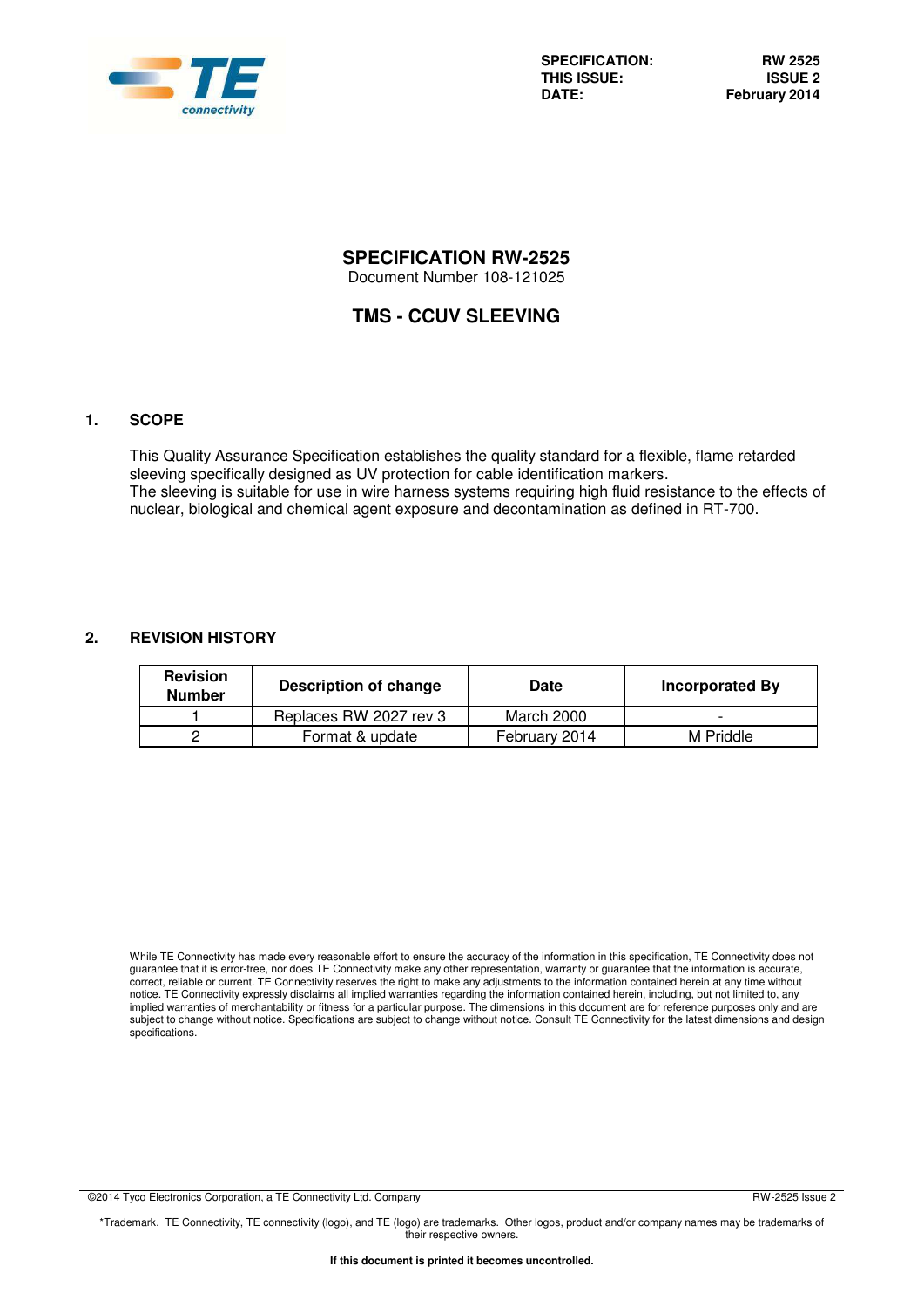# **3. APPLICABLE DOCUMENTS**

| <b>ASTM D2671:1</b> | Standard Methods of Testing Heat-Shrinkable Sleeving for Electrical<br>Use.                            |
|---------------------|--------------------------------------------------------------------------------------------------------|
| ASTM G21            | Standard Recommended Practice for determining resistance of<br>Synthetic Polymeric Materials to Fungi. |
| AMS-DTL-23053       | General Specification for Insulating Sleeving, Electrical, Heat<br>Shrinkable.                         |
| Mil-H-5606          | Hydraulic Fluids, Petroleum Base, Aircraft, Missile and Ordnance.                                      |
| Mil-T-5624          | Turbine Fuel, Aviation, Grades JP-4 and JP-5.                                                          |
| Mil-L-7808          | Lubricating Oil Aircraft Turbine Engine, Synthetic Base.                                               |
| Mil-A-8243          | Anti-icing and Deicing- Defrosting Fluid.                                                              |
| Mil-L-23699         | Lubricating Oil, Aircraft Turbine Engines, Synthetic Base.                                             |
| $O-S-1926$          | Sodium Chloride, Technical.                                                                            |
| RT-700 (TE)         | Harness System Chemical Agent Exposure & Decontamination.                                              |

Subsequent amendments to or revisions of any of the above publications apply to this standard only when incorporated in it by updating or revision.

# **3.. REQUIREMENTS**

**3.1** The sleeving shall be homogeneous and essentially free from pinholes, flaws, bubbles, cracks, seams, defects and inclusions. Color shall be clear.

#### **3.2 Dimensions**

| Size           | Inside Diameter   | Length            | Inside Diameter      | <b>Wall Thickness</b> |
|----------------|-------------------|-------------------|----------------------|-----------------------|
|                | As Supplied (min) | As Supplied (min) | After Recovery (max) | After recovery (nom)  |
|                | mm                | mm                | mm                   | mm                    |
| 1              | 3.2               | 65                | 1.6                  | 0.25                  |
| $\overline{2}$ | 4.8               | 65                | 2.4                  | 0.25                  |
| 3              | 6.4               | 65                | 3.2                  | 0.30                  |
| $\overline{4}$ | 9.5               | 65                | 4.8                  | 0.30                  |
| 5              | 12.7              | 65                | 6.4                  | 0.30                  |
| 6              | 19.0              | 65                | 9.5                  | 0.43                  |
| 7              | 25.4              | 65                | 12.7                 | 0.48                  |
| 8              | 38.0              | 65                | 19.0                 | 0.51                  |
| 9              | 6.4               | 32                | 3.2                  | 0.30                  |
| 10             | 12.7              | 32                | 6.4                  | 0.30                  |
| 11             | 25.4              | 32                | 12.7                 | 0.48                  |
| 12             | 9.5               | 32                | 4.8                  | 0.30                  |
| 13             | 19.0              | 32                | 9.5                  | 0.43                  |
| 14             | 38.0              | 32                | 19.0                 | 0.51                  |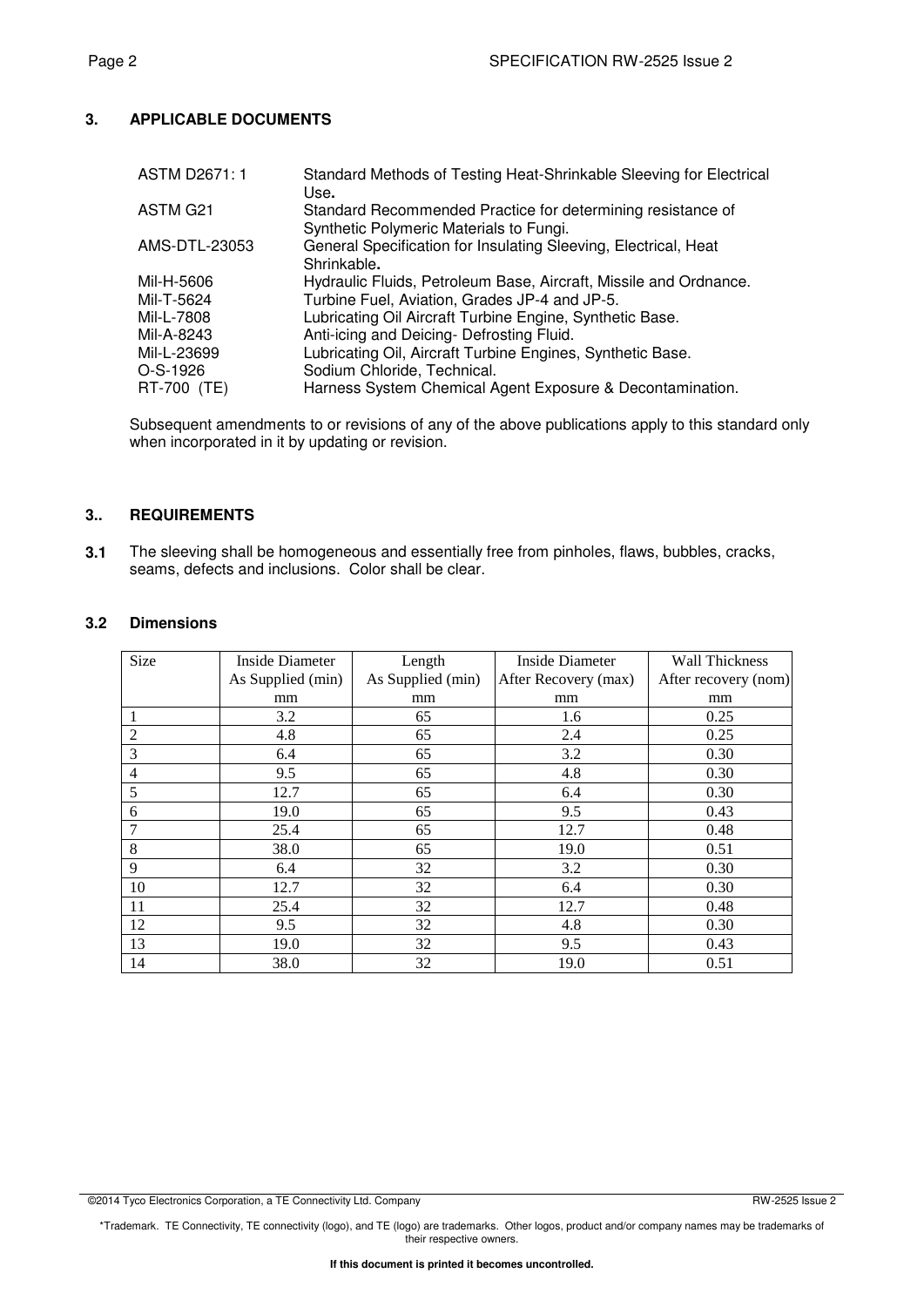| Size | Inside Diameter   | Length            | Inside Diameter      | <b>Wall Thickness</b> |
|------|-------------------|-------------------|----------------------|-----------------------|
|      | As Supplied (min) | As Supplied (min) | After Recovery (max) | After recovery (nom)  |
|      | MM                | MM                | <b>MM</b>            | МM                    |
| 15   | 3.2               | 76                | 1.6                  | 0.25                  |
| 16   | 4.8               | 76                | 2.4                  | 0.25                  |
| 17   | 6.4               | 76                | 3.2                  | 0.30                  |
| 18   | 9.5               | 76                | 4.8                  | 0.30                  |
| 19   | 12.7              | 76                | 6.4                  | 0.30                  |
| 20   | 19.0              | 76                | 9.5                  | 0.43                  |
| 21   | 25.4              | 76                | 12.7                 | 0.48                  |
| 22   | 38.0              | 76                | 19.0                 | 0.51                  |

#### **3.2 Dimensions (continued)**

#### **3.3 Test Requirements**

The sleeving shall meet all the requirements contained in Table 1.

#### **4. TEST METHODS**

#### **4.1 Preparation of Test Specimen**

Unless otherwise specified, tests shall be carried out on specimens of sleeving recovered by conditioning in an oven at 200°C for 3 minutes and allowed to cool to ambient temperature. Condition the test specimens for 3 hours at  $23 \pm 3^{\circ}$ C and  $50 \pm 5$  percent humidity prior to all testing.

### **4.2 Dimensions and Longitudinal Change**

The test method shall be as specified in ASTM D2671. The length and inside diameter of three 150 mm long specimens of expanded sleeving shall be measured. The specimens shall be recovered and the length and inside diameter of each shall be measured. The longitudinal change shall be expressed as a percentage of the original length. The minimum and maximum recovered wall thickness shall be determined.

#### **4.3 Tensile Strength and Ultimate Elongation**

The test method shall be as specified in ASTM D2671. 25.4 mm bench marks and an initial jaw separation of 25.4 mm shall be used. Rate of jaw separation shall be  $50 \pm 5$  mm per minute. The test shall be carried out at a temperature of  $23 \pm 2$  °C.

# **4.4 Specific Gravity**

The test method shall be as specified in ASTM D2671.

#### **4.5 Heat Shock**

The test method shall be as specified in ASTM D2671. The specimens shall be conditioned as specified in Table 1

©2014 Tyco Electronics Corporation, a TE Connectivity Ltd. Company RW-2525 Issue 2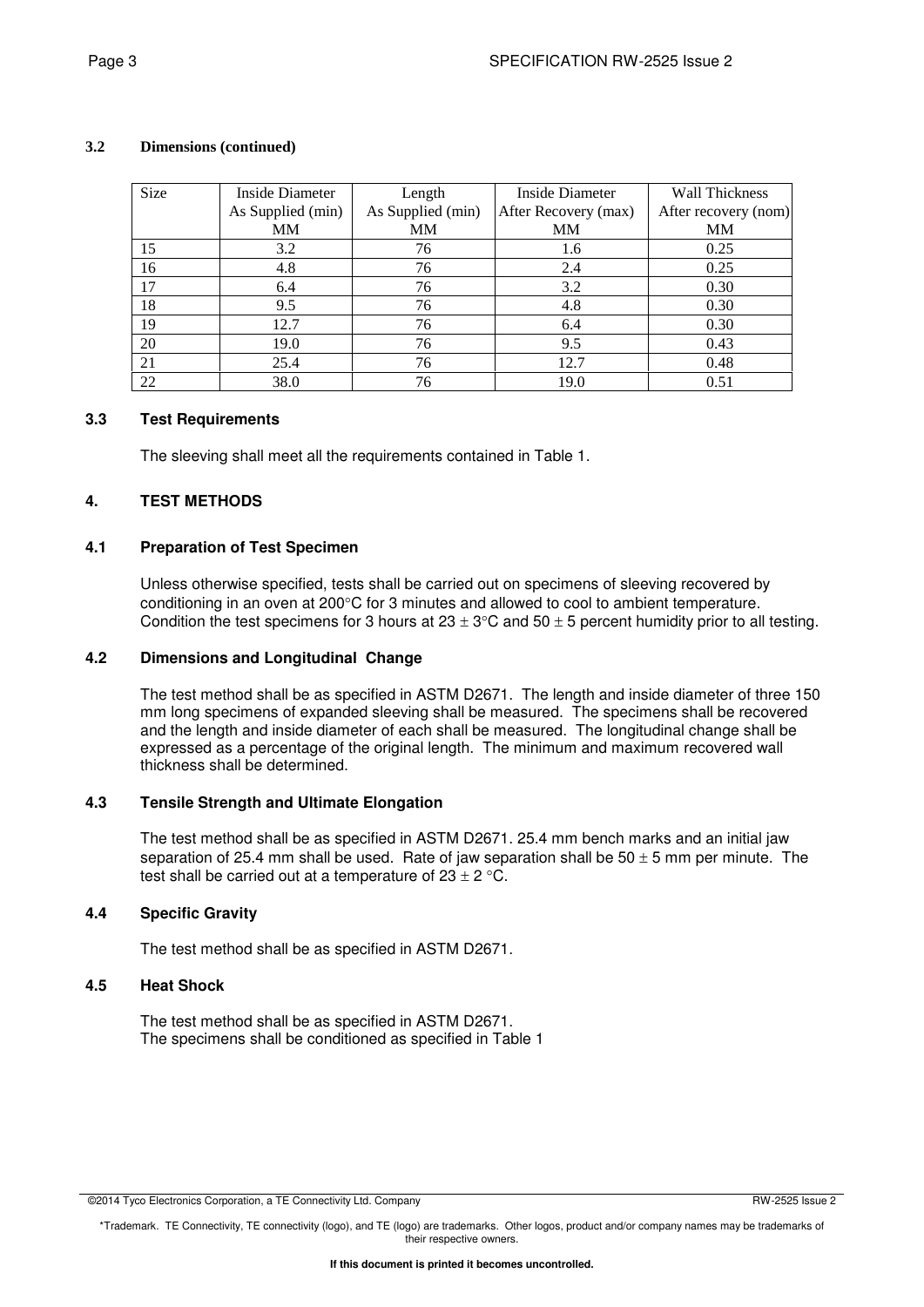# **TEST METHODS (continued)**

#### **4.6 Heat Ageing**

The test method shall be as specified in ASTM D2671. Five tensile test specimens shall be prepared as in Clause 4.1. The specimens shall be conditioned in an oven as specified in Table 1 and tested for ultimate elongation according to Clause 4.3.

### **4.7 Low Temperature Flexibility**

For tubing of expanded diameter less than 6mm cut three tubular specimens 300 mm long from the tubing. For tubing of expanded diameter greater than 6mm cut three strip specimens 6mm wide and 300 mm long from the expanded tubing. The specimens shall be recovered on to mandrels according to Clause 4.1 and conditioned as specified in Table 1. The mandrel diameter shall be 10 times the specimen thickness  $\pm$  10 percent. For tubular specimens, the specimen thickness shall be equivalent to the outside diameter. Without removing the specimens from the cold chamber wrap the specimens  $360^\circ$  around the mandrel in approximately 2 seconds. Disregard any side cracking, cause by flattening of the specimens on the mandrel.

#### **4.8 Clarity Stability**

The test methods shall be as specified in MIL-I-23053. The specimens shall be conditioned in an oven as specified in Table 1 and visually examined for legibility of print through the tubing wall.

#### **4.9 Flammability**

The test method shall be a specified in ASTM D2671 Procedure C.

#### **4.10 Electric Strength**

The test method shall be as specified in ASTM D2671. The specimens shall be recovered on the metal mandrels for 10 minutes at  $+ 175 \pm 2^{\circ}$ C or until the tubing has completely shrunk on the mandrels.

# **4.11 Copper Contact Corrosion**

The test method shall be as specified in ASTM D2671 Procedure B. The specimens shall be conditioned as specified in Table 1 and the copper mandrel visually examined**.** 

#### **4.12 Copper Mirror Corrosion**

The test method shall be as specified in ASTM D2671 Procedure A. The specimens shall be conditioned as specified in Table 1 and the mirrors shall be visually examined.

#### **4.13 Fungus Resistance**

The test method shall be as specified in ASTM G21 and a rating made.

<sup>©2014</sup> Tyco Electronics Corporation, a TE Connectivity Ltd. Company RW-2525 Issue 2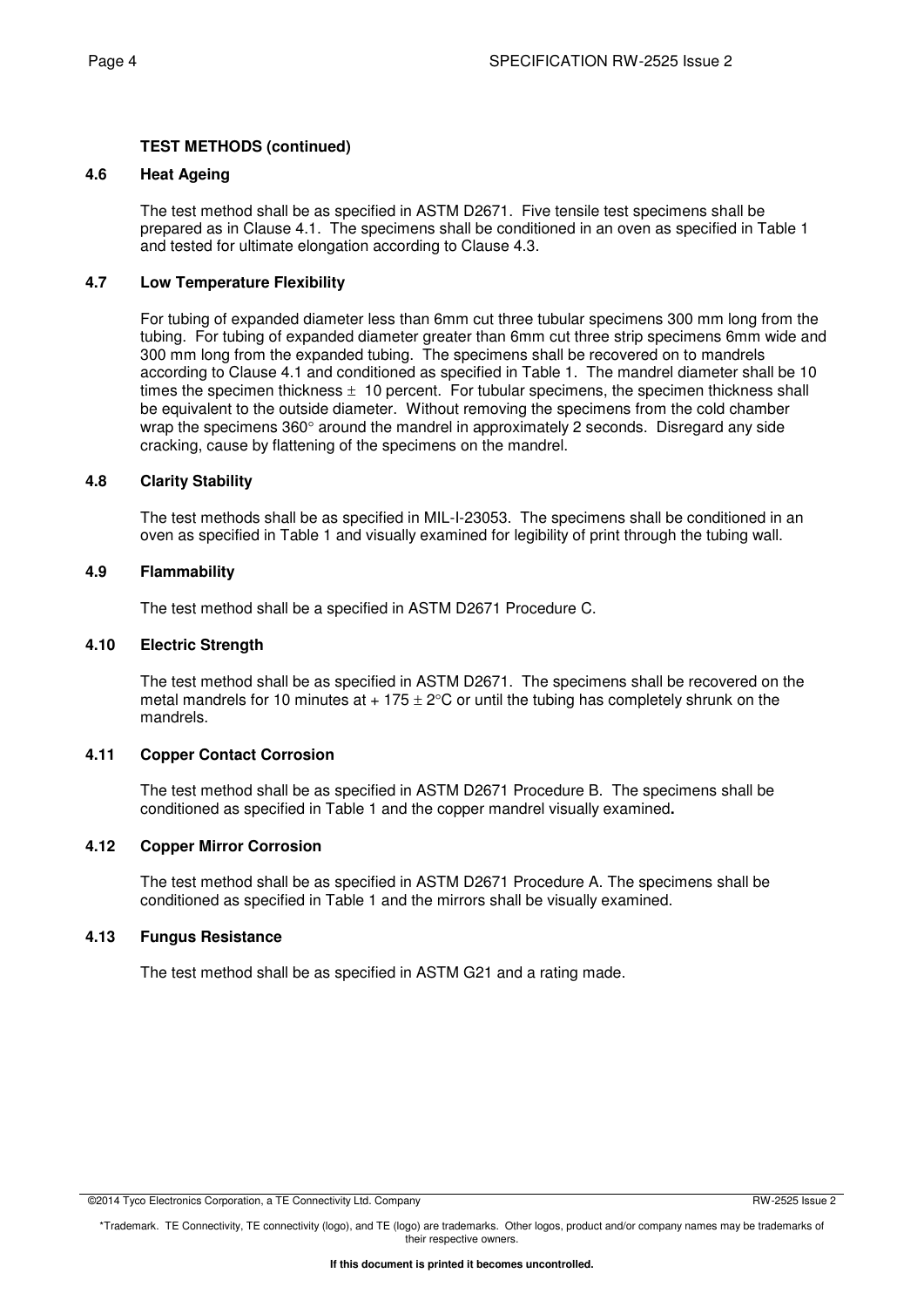# **TEST METHODS (continued)**

#### **4.14 Water Absorption**

The test method shall be as specified in ASTM D2671.

#### **4.15 Fluids Resistance**

The test method shall be as specified in ASTM D2671. The test specimens shall be prepared as in Clause 4.1 and immersed in one of the fluids specified in Table 1. They are removed lightly wiped and air dried at  $23 \pm 2^{\circ}$ C. The tensile strength and ultimate elongation shall be tested according to Clause 4.3. The test shall be repeated on the remaining specified fluids.

#### **5. Sampling**

Testing frequency shall be Production Routine and Qualification. Production Routine Tests shall be carried out on every batch of sleeving and shall consist of Dimensions and Longitudinal Change. Qualification tests shall be carried out to the requirements of the Design Authority.

#### **6 Packaging**

Packaging shall be in accordance with good commercial practice. Each package shall bear an identification label showing material quantity description, size, color and batch number. Additional information shall be supplied as specified in the contract or order**.**